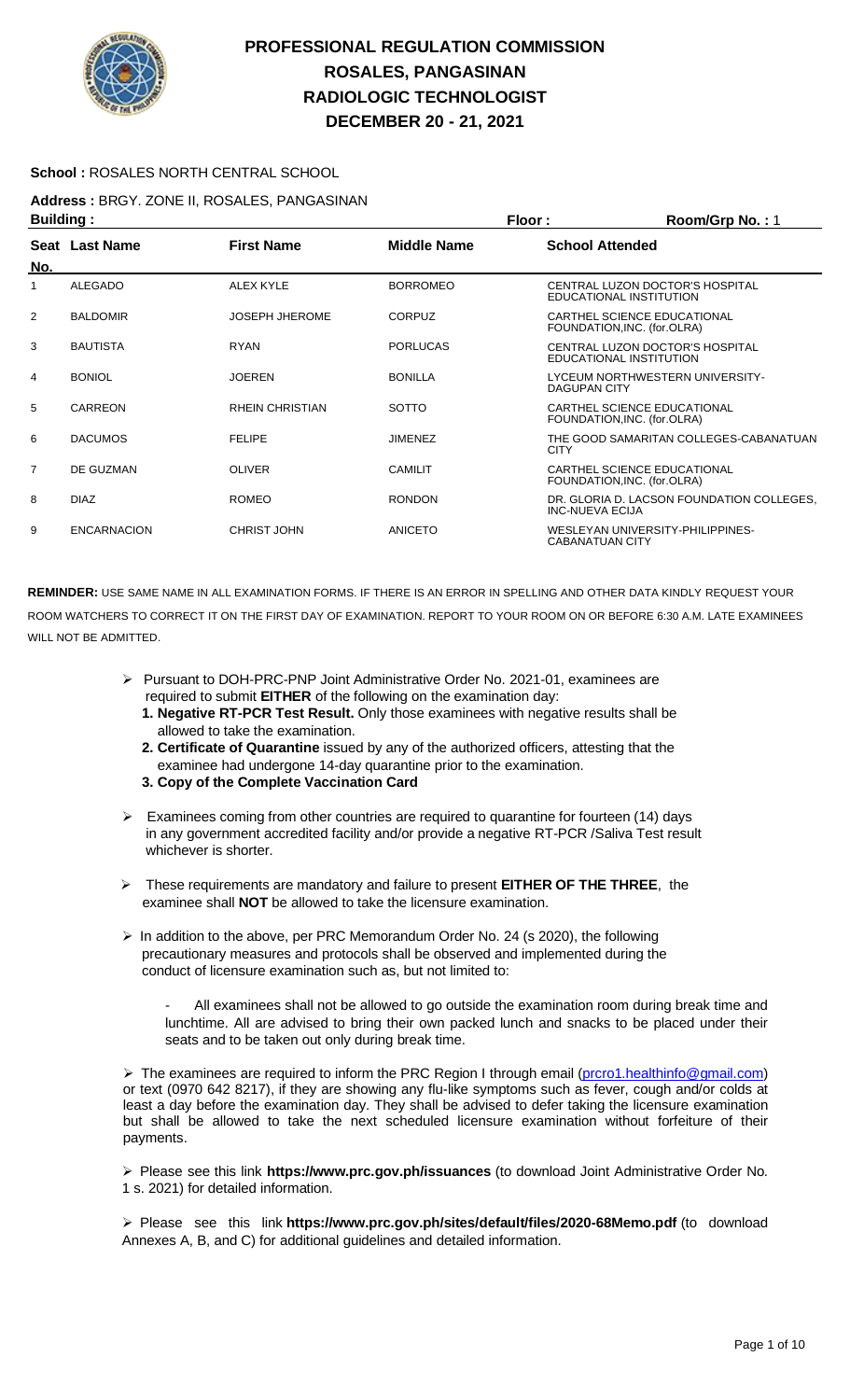

### **School :** ROSALES NORTH CENTRAL SCHOOL

**Address :** BRGY. ZONE II, ROSALES, PANGASINAN **Building : Floor : Room/Grp No. :** 2

| sananig i      |                 |                          | .                  |                                                            |
|----------------|-----------------|--------------------------|--------------------|------------------------------------------------------------|
| No.            | Seat Last Name  | <b>First Name</b>        | <b>Middle Name</b> | <b>School Attended</b>                                     |
| 1              | <b>GONZALES</b> | <b>JHON PAULO</b>        | <b>ESMABE</b>      | WESLEYAN UNIVERSITY-PHILIPPINES-<br><b>CABANATUAN CITY</b> |
| 2              | <b>GUERRERO</b> | JULIAN                   | <b>MOISES</b>      | WESLEYAN UNIVERSITY-PHILIPPINES-<br><b>CABANATUAN CITY</b> |
| 3              | <b>ISIDRO</b>   | <b>JOANNA MAY LYZHEN</b> | <b>DIAZ</b>        | CARTHEL SCIENCE EDUCATIONAL<br>FOUNDATION, INC. (for.OLRA) |
| 4              | <b>MACASO</b>   | <b>CHRISTIAN JOHN</b>    | <b>PACIA</b>       | DAGUPAN COLLEGES FOUNDATION (DAGUPAN<br>C.C.S.T.           |
| 5              | <b>MANRIQUE</b> | JULEANNA ASTRID          | <b>APOSTOL</b>     | CARTHEL SCIENCE EDUCATIONAL<br>FOUNDATION, INC. (for.OLRA) |
| 6              | <b>MARIANO</b>  | <b>FRANCISCO JR</b>      | <b>MATIAS</b>      | THE GOOD SAMARITAN COLLEGES-CABANATUAN<br><b>CITY</b>      |
| $\overline{7}$ | <b>MUÑOZ</b>    | <b>JOEMAR</b>            | <b>SANTOS</b>      | CARTHEL SCIENCE EDUCATIONAL<br>FOUNDATION, INC. (for.OLRA) |
| 8              | <b>NOOL</b>     | <b>REY</b>               | <b>NOVESTERAS</b>  | LYCEUM NORTHWESTERN UNIVERSITY-<br>DAGUPAN CITY            |
| 9              | <b>OBLIGADO</b> | <b>RANJE</b>             | <b>NILOOBAN</b>    | CENTRAL LUZON DOCTOR'S HOSPITAL<br>EDUCATIONAL INSTITUTION |

**REMINDER:** USE SAME NAME IN ALL EXAMINATION FORMS. IF THERE IS AN ERROR IN SPELLING AND OTHER DATA KINDLY REQUEST YOUR ROOM WATCHERS TO CORRECT IT ON THE FIRST DAY OF EXAMINATION. REPORT TO YOUR ROOM ON OR BEFORE 6:30 A.M. LATE EXAMINEES WILL NOT BE ADMITTED.

- ➢ Pursuant to DOH-PRC-PNP Joint Administrative Order No. 2021-01, examinees are required to submit **EITHER** of the following on the examination day:
	- **1. Negative RT-PCR Test Result.** Only those examinees with negative results shall be allowed to take the examination.
	- **2. Certificate of Quarantine** issued by any of the authorized officers, attesting that the examinee had undergone 14-day quarantine prior to the examination.
	- **3. Copy of the Complete Vaccination Card**
- ➢ Examinees coming from other countries are required to quarantine for fourteen (14) days in any government accredited facility and/or provide a negative RT-PCR /Saliva Test result whichever is shorter.
- ➢ These requirements are mandatory and failure to present **EITHER OF THE THREE**, the examinee shall **NOT** be allowed to take the licensure examination.
- $\triangleright$  In addition to the above, per PRC Memorandum Order No. 24 (s 2020), the following precautionary measures and protocols shall be observed and implemented during the conduct of licensure examination such as, but not limited to:

All examinees shall not be allowed to go outside the examination room during break time and lunchtime. All are advised to bring their own packed lunch and snacks to be placed under their seats and to be taken out only during break time.

➢ The examinees are required to inform the PRC Region I through email [\(prcro1.healthinfo@gmail.com\)](mailto:prcro1.healthinfo@gmail.com) or text (0970 642 8217), if they are showing any flu-like symptoms such as fever, cough and/or colds at least a day before the examination day. They shall be advised to defer taking the licensure examination but shall be allowed to take the next scheduled licensure examination without forfeiture of their payments.

➢ Please see this link **https://www.prc.gov.ph/issuances** (to download Joint Administrative Order No. 1 s. 2021) for detailed information.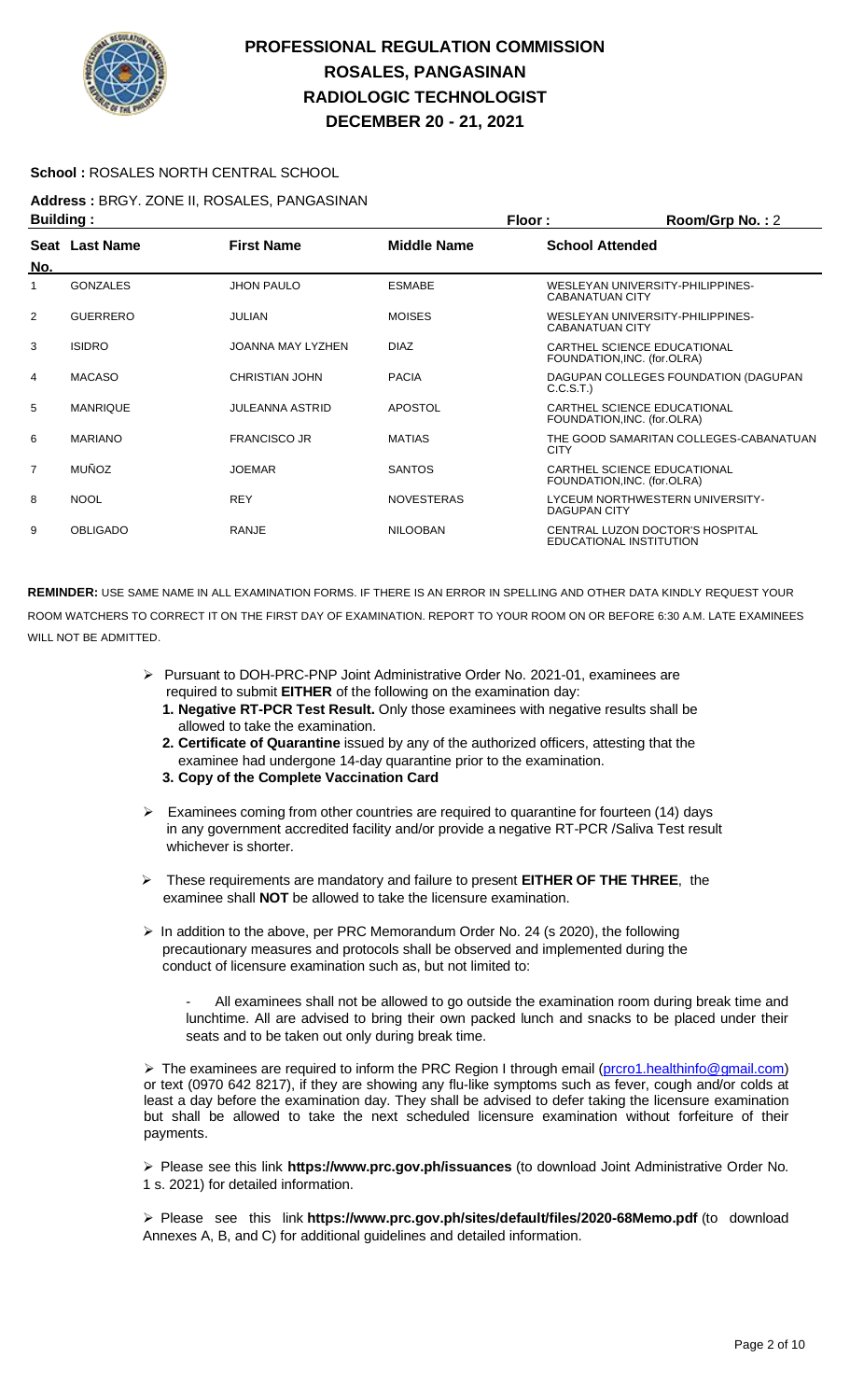

### **School :** ROSALES NORTH CENTRAL SCHOOL

**Address :** BRGY. ZONE II, ROSALES, PANGASINAN

| <b>Building:</b> |                  |                     | <b>Floor:</b>      | Room/Grp No.: $3$                                          |
|------------------|------------------|---------------------|--------------------|------------------------------------------------------------|
| No.              | Seat Last Name   | <b>First Name</b>   | <b>Middle Name</b> | <b>School Attended</b>                                     |
| 1                | <b>OCAMPO</b>    | <b>IVAN PAOLO</b>   | <b>NABONG</b>      | WESLEYAN UNIVERSITY-PHILIPPINES-<br><b>CABANATUAN CITY</b> |
| $\overline{2}$   | <b>PACELO</b>    | <b>DANIEL</b>       | <b>ASUNCION</b>    | CARTHEL SCIENCE EDUCATIONAL<br>FOUNDATION, INC. (for.OLRA) |
| 3                | <b>PACUNAYEN</b> | <b>MARIANNE JOY</b> | <b>SIMBRE</b>      | CARTHEL SCIENCE EDUCATIONAL<br>FOUNDATION, INC. (for.OLRA) |
| 4                | PEÑA             | AMANCIO JR          | <b>CHAVEZ</b>      | EMILIO AGUINALDO COLLEGE-MANILA                            |
| 5                | <b>SALINAS</b>   | <b>LORRAINE</b>     | <b>BAUTISTA</b>    | CARTHEL SCIENCE EDUCATIONAL<br>FOUNDATION, INC. (for.OLRA) |
| 6                | <b>SALVADOR</b>  | ANGEL               | <b>GALVO</b>       | CENTRAL LUZON DOCTOR'S HOSPITAL<br>EDUCATIONAL INSTITUTION |
| $\overline{7}$   | <b>TAGUDIN</b>   | <b>BENITO III</b>   | <b>DAROY</b>       | CARTHEL SCIENCE EDUCATIONAL<br>FOUNDATION, INC. (for.OLRA) |
| 8                | <b>VARGAS</b>    | <b>JUDY</b>         | CAYABYAB           | LYCEUM NORTHWESTERN UNIVERSITY-<br><b>DAGUPAN CITY</b>     |
| 9                | <b>VIERNES</b>   | <b>MARITES</b>      | <b>REYES</b>       | THE GOOD SAMARITAN COLLEGES-CABANATUAN<br><b>CITY</b>      |

**REMINDER:** USE SAME NAME IN ALL EXAMINATION FORMS. IF THERE IS AN ERROR IN SPELLING AND OTHER DATA KINDLY REQUEST YOUR ROOM WATCHERS TO CORRECT IT ON THE FIRST DAY OF EXAMINATION. REPORT TO YOUR ROOM ON OR BEFORE 6:30 A.M. LATE EXAMINEES WILL NOT BE ADMITTED.

- ➢ Pursuant to DOH-PRC-PNP Joint Administrative Order No. 2021-01, examinees are required to submit **EITHER** of the following on the examination day:
	- **1. Negative RT-PCR Test Result.** Only those examinees with negative results shall be allowed to take the examination.
	- **2. Certificate of Quarantine** issued by any of the authorized officers, attesting that the examinee had undergone 14-day quarantine prior to the examination.
	- **3. Copy of the Complete Vaccination Card**
- Examinees coming from other countries are required to quarantine for fourteen (14) days in any government accredited facility and/or provide a negative RT-PCR /Saliva Test result whichever is shorter.
- ➢ These requirements are mandatory and failure to present **EITHER OF THE THREE**, the examinee shall **NOT** be allowed to take the licensure examination.
- ➢ In addition to the above, per PRC Memorandum Order No. 24 (s 2020), the following precautionary measures and protocols shall be observed and implemented during the conduct of licensure examination such as, but not limited to:
	- All examinees shall not be allowed to go outside the examination room during break time and lunchtime. All are advised to bring their own packed lunch and snacks to be placed under their seats and to be taken out only during break time.

➢ The examinees are required to inform the PRC Region I through email [\(prcro1.healthinfo@gmail.com\)](mailto:prcro1.healthinfo@gmail.com) or text (0970 642 8217), if they are showing any flu-like symptoms such as fever, cough and/or colds at least a day before the examination day. They shall be advised to defer taking the licensure examination but shall be allowed to take the next scheduled licensure examination without forfeiture of their payments.

➢ Please see this link **https://www.prc.gov.ph/issuances** (to download Joint Administrative Order No. 1 s. 2021) for detailed information.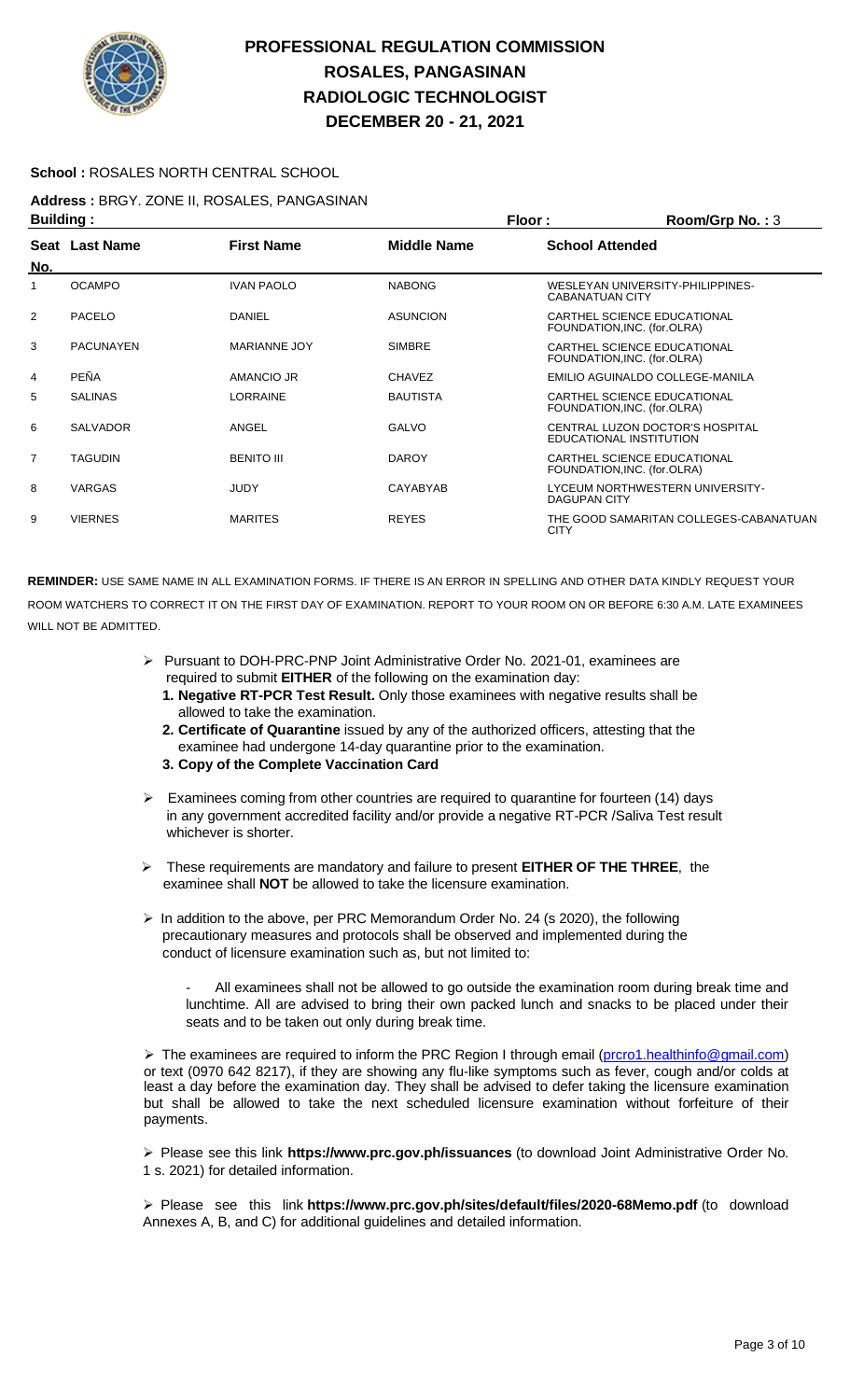

### **School :** ROSALES NORTH CENTRAL SCHOOL

**Address :** BRGY. ZONE II, ROSALES, PANGASINAN **Building : Floor : Room/Grp No. :** 4

| No.            | Seat Last Name  | <b>First Name</b>        | <b>Middle Name</b> | <b>School Attended</b>                                     |  |
|----------------|-----------------|--------------------------|--------------------|------------------------------------------------------------|--|
|                | ABAOAG          | <b>DJULIANNE BLANCHE</b> | <b>ABALOS</b>      | LYCEUM NORTHWESTERN UNIVERSITY-<br><b>DAGUPAN CITY</b>     |  |
| 2              | <b>ACEDERA</b>  | <b>KARL VICTOR</b>       | <b>AQUINO</b>      | WORLD CITI COLLEGES, QUEZON CITY (QUEZON<br>CITY M.C.C)    |  |
| 3              | <b>AGUSTIN</b>  | MARCIANO JR              | <b>RAGADOS</b>     | CENTRAL LUZON DOCTOR'S HOSPITAL<br>EDUCATIONAL INSTITUTION |  |
| 4              | <b>ALBIENTO</b> | <b>JOAN</b>              | <b>BULANANDI</b>   | CENTRAL LUZON DOCTOR'S HOSPITAL<br>EDUCATIONAL INSTITUTION |  |
| 5              | ARAMBULO        | <b>EARL ANGELO</b>       | <b>LORENZO</b>     | CENTRAL LUZON DOCTOR'S HOSPITAL<br>EDUCATIONAL INSTITUTION |  |
| 6              | <b>ARAOS</b>    | RAFAEL RANDY             | <b>TANTONG</b>     | LYCEUM NORTHWESTERN UNIVERSITY-<br><b>DAGUPAN CITY</b>     |  |
| $\overline{7}$ | <b>ARROJO</b>   | <b>JEAN-ANN MARIE</b>    | <b>SAMOY</b>       | CENTRAL LUZON DOCTOR'S HOSPITAL<br>EDUCATIONAL INSTITUTION |  |
| 8              | <b>ASTRERO</b>  | <b>HAROLD</b>            | <b>ESTEBAN</b>     | CARTHEL SCIENCE EDUCATIONAL<br>FOUNDATION, INC. (for.OLRA) |  |
| 9              | <b>ASUNCION</b> | <b>XAVIER JOVANN</b>     |                    | LYCEUM NORTHWESTERN UNIVERSITY-<br><b>DAGUPAN CITY</b>     |  |
| 10             | <b>BANCIFRA</b> | <b>KYTE CATHERINE</b>    | <b>GODOY</b>       | CARTHEL SCIENCE EDUCATIONAL<br>FOUNDATION, INC. (for.OLRA) |  |

**REMINDER:** USE SAME NAME IN ALL EXAMINATION FORMS. IF THERE IS AN ERROR IN SPELLING AND OTHER DATA KINDLY REQUEST YOUR ROOM WATCHERS TO CORRECT IT ON THE FIRST DAY OF EXAMINATION. REPORT TO YOUR ROOM ON OR BEFORE 6:30 A.M. LATE EXAMINEES WILL NOT BE ADMITTED.

- ➢ Pursuant to DOH-PRC-PNP Joint Administrative Order No. 2021-01, examinees are required to submit **EITHER** of the following on the examination day:
	- **1. Negative RT-PCR Test Result.** Only those examinees with negative results shall be allowed to take the examination.
	- **2. Certificate of Quarantine** issued by any of the authorized officers, attesting that the examinee had undergone 14-day quarantine prior to the examination.
	- **3. Copy of the Complete Vaccination Card**
- ➢ Examinees coming from other countries are required to quarantine for fourteen (14) days in any government accredited facility and/or provide a negative RT-PCR /Saliva Test result whichever is shorter.
- ➢ These requirements are mandatory and failure to present **EITHER OF THE THREE**, the examinee shall **NOT** be allowed to take the licensure examination.
- ➢ In addition to the above, per PRC Memorandum Order No. 24 (s 2020), the following precautionary measures and protocols shall be observed and implemented during the conduct of licensure examination such as, but not limited to:

All examinees shall not be allowed to go outside the examination room during break time and lunchtime. All are advised to bring their own packed lunch and snacks to be placed under their seats and to be taken out only during break time.

➢ The examinees are required to inform the PRC Region I through email [\(prcro1.healthinfo@gmail.com\)](mailto:prcro1.healthinfo@gmail.com) or text (0970 642 8217), if they are showing any flu-like symptoms such as fever, cough and/or colds at least a day before the examination day. They shall be advised to defer taking the licensure examination but shall be allowed to take the next scheduled licensure examination without forfeiture of their payments.

➢ Please see this link **https://www.prc.gov.ph/issuances** (to download Joint Administrative Order No. 1 s. 2021) for detailed information.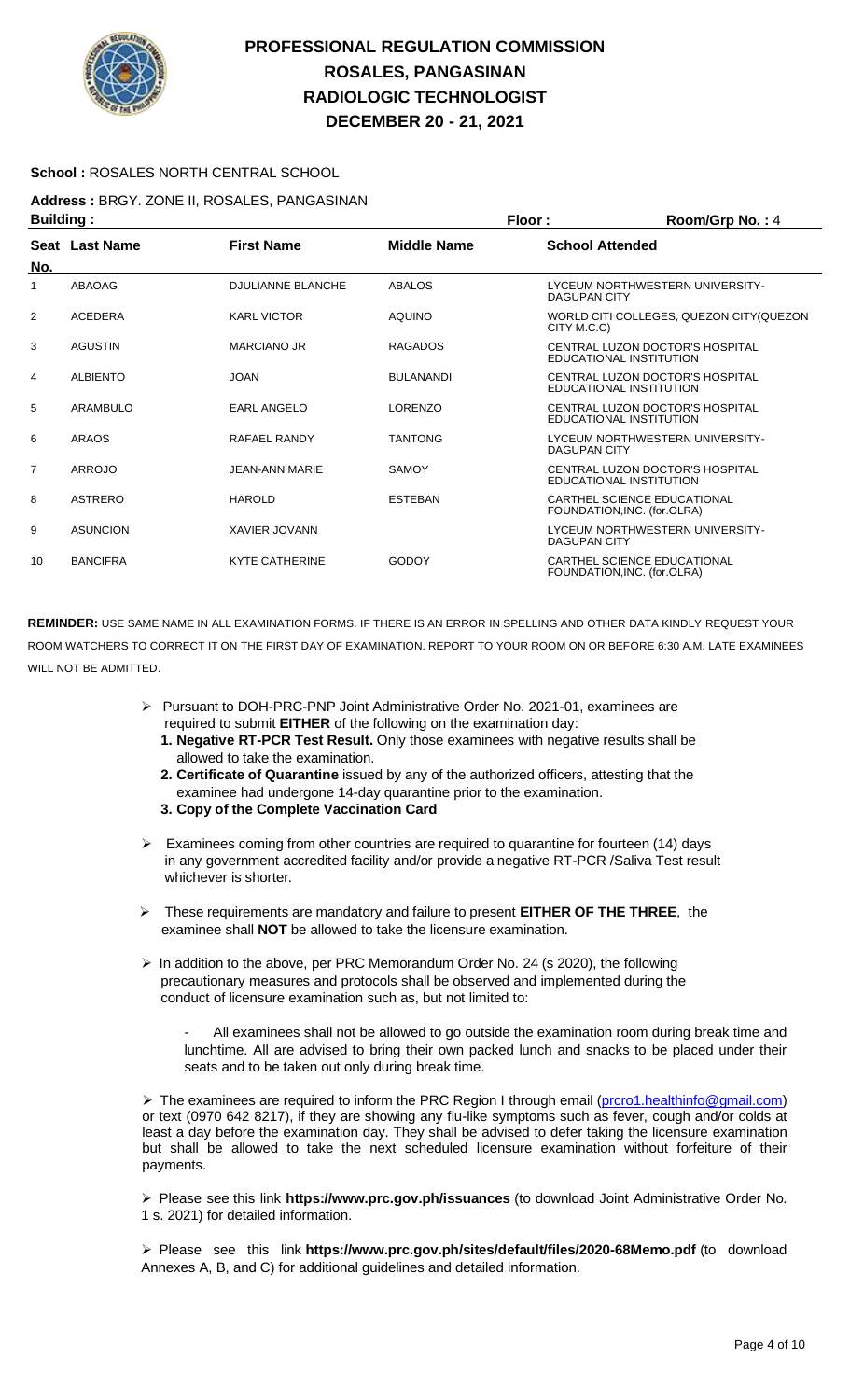

### **School :** ROSALES NORTH CENTRAL SCHOOL

**Address :** BRGY. ZONE II, ROSALES, PANGASINAN **Building : Floor : Room/Grp No. :** 5

|     |                 |                   |                    | .                                                                                 |  |
|-----|-----------------|-------------------|--------------------|-----------------------------------------------------------------------------------|--|
| No. | Seat Last Name  | <b>First Name</b> | <b>Middle Name</b> | <b>School Attended</b>                                                            |  |
| 1   | <b>BATI</b>     | PRINCESS JHELYN   | <b>ESTANISLAO</b>  | DR. GLORIA D. LACSON FOUNDATION COLLEGES.<br><b>INC-NUEVA ECIJA</b>               |  |
| 2   | <b>BAUTISTA</b> | <b>GERINO JR</b>  | <b>VIRAY</b>       | LYCEUM NORTHWESTERN UNIVERSITY-<br>DAGUPAN CITY                                   |  |
| 3   | CAÑONERO        | <b>MARY ANNE</b>  | <b>ADUBE</b>       | LORMA COLLEGE                                                                     |  |
| 4   | CAPITULO        | ABIGAIL           | <b>JOSE</b>        | LYCEUM NORTHWESTERN UNIVERSITY-<br>DAGUPAN CITY                                   |  |
| 5   | <b>CARINIO</b>  | <b>GARRY</b>      | CATALAN            | LYCEUM NORTHWESTERN UNIVERSITY-<br><b>DAGUPAN CITY</b>                            |  |
| 6   | <b>CASTRO</b>   | <b>MARK ADAMS</b> | <b>LAURETA</b>     | CARTHEL SCIENCE EDUCATIONAL<br>FOUNDATION, INC. (for.OLRA)                        |  |
| 7   | <b>CASTRO</b>   | TRISTA KARELL     | <b>TUAZON</b>      | ANGELES UNIVERSITY FOUNDATION                                                     |  |
| 8   | CATO            | <b>CAMILLE</b>    | <b>JOSON</b>       | DR. GLORIA D. LACSON FOUNDATION COLLEGES<br>OF CABANATUAN CITY, INC. - CABANATUAN |  |
| 9   | <b>COLLADO</b>  | <b>JORDAN</b>     | CAYME              | CARTHEL SCIENCE EDUCATIONAL<br>FOUNDATION, INC. (for.OLRA)                        |  |
| 10  | CONCEPCION      | <b>JONA</b>       | CASTILLO           | <b>SAINT LOUIS UNIVERSITY</b>                                                     |  |

**REMINDER:** USE SAME NAME IN ALL EXAMINATION FORMS. IF THERE IS AN ERROR IN SPELLING AND OTHER DATA KINDLY REQUEST YOUR ROOM WATCHERS TO CORRECT IT ON THE FIRST DAY OF EXAMINATION. REPORT TO YOUR ROOM ON OR BEFORE 6:30 A.M. LATE EXAMINEES WILL NOT BE ADMITTED.

- ➢ Pursuant to DOH-PRC-PNP Joint Administrative Order No. 2021-01, examinees are required to submit **EITHER** of the following on the examination day:
	- **1. Negative RT-PCR Test Result.** Only those examinees with negative results shall be allowed to take the examination.
	- **2. Certificate of Quarantine** issued by any of the authorized officers, attesting that the examinee had undergone 14-day quarantine prior to the examination.
	- **3. Copy of the Complete Vaccination Card**
- ➢ Examinees coming from other countries are required to quarantine for fourteen (14) days in any government accredited facility and/or provide a negative RT-PCR /Saliva Test result whichever is shorter.
- ➢ These requirements are mandatory and failure to present **EITHER OF THE THREE**, the examinee shall **NOT** be allowed to take the licensure examination.
- ➢ In addition to the above, per PRC Memorandum Order No. 24 (s 2020), the following precautionary measures and protocols shall be observed and implemented during the conduct of licensure examination such as, but not limited to:

All examinees shall not be allowed to go outside the examination room during break time and lunchtime. All are advised to bring their own packed lunch and snacks to be placed under their seats and to be taken out only during break time.

> The examinees are required to inform the PRC Region I through email (proro1.healthinfo@gmail.com) or text (0970 642 8217), if they are showing any flu-like symptoms such as fever, cough and/or colds at least a day before the examination day. They shall be advised to defer taking the licensure examination but shall be allowed to take the next scheduled licensure examination without forfeiture of their payments.

➢ Please see this link **https://www.prc.gov.ph/issuances** (to download Joint Administrative Order No. 1 s. 2021) for detailed information.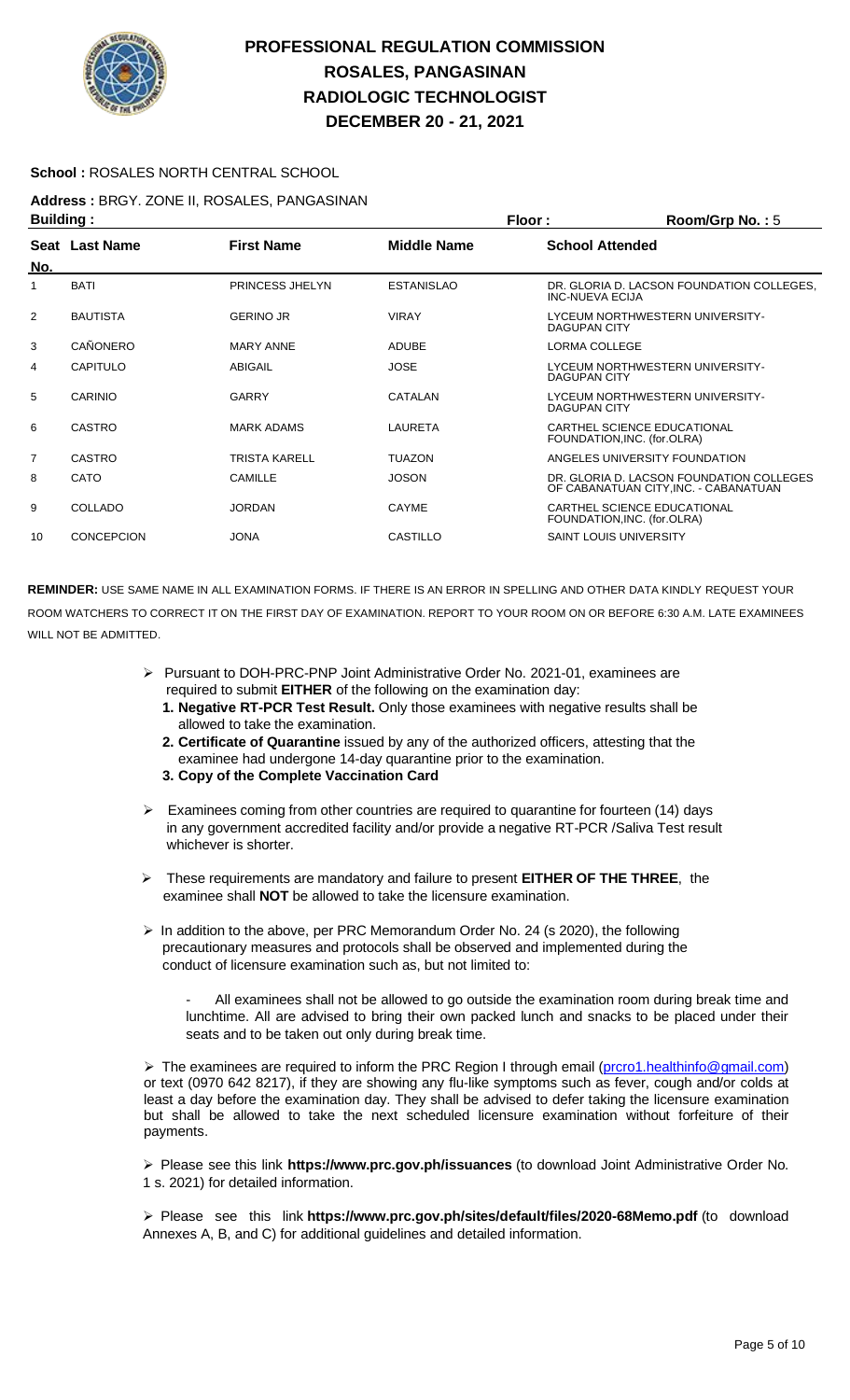

### **School :** ROSALES NORTH CENTRAL SCHOOL

**Address :** BRGY. ZONE II, ROSALES, PANGASINAN

| <b>Building:</b> |                   |                       |                    | Floor:                 | Room/Grp No.: 6                                            |
|------------------|-------------------|-----------------------|--------------------|------------------------|------------------------------------------------------------|
| No.              | Seat Last Name    | <b>First Name</b>     | <b>Middle Name</b> | <b>School Attended</b> |                                                            |
|                  | <b>DAUS</b>       | <b>KATRINA JANE</b>   | <b>GALLARDO</b>    | C.C.S.T.)              | DAGUPAN COLLEGES FOUNDATION (DAGUPAN                       |
| $\overline{2}$   | DE GUZMAN         | <b>FRENZY CLAIRE</b>  | <b>FERNANDEZ</b>   | <b>DAGUPAN CITY</b>    | LYCEUM NORTHWESTERN UNIVERSITY-                            |
| 3                | DE GUZMAN         | <b>JON-JON</b>        | <b>FERNANDEZ</b>   |                        | VIRGEN MILAGROSA UNIVERSITY FOUNDATION                     |
| 4                | DE LAZO           | LALAINE               | <b>JORDA</b>       |                        | ANGELES UNIVERSITY FOUNDATION                              |
| 5                | <b>DELDIO</b>     | <b>MARK GEROME</b>    | <b>TOLENTINO</b>   |                        | VIRGEN MILAGROSA UNIVERSITY FOUNDATION                     |
| 6                | <b>DOCTOLERO</b>  | <b>JENKYNS MAE</b>    | <b>FANGON</b>      | LORMA COLLEGE          |                                                            |
| 7                | <b>DOMINGO</b>    | <b>MELISSA GRACE</b>  | <b>PEREZ</b>       |                        | CENTRAL LUZON DOCTOR'S HOSPITAL<br>EDUCATIONAL INSTITUTION |
| 8                | <b>ERMITANIO</b>  | <b>JERIES</b>         | <b>SISON</b>       |                        | VIRGEN MILAGROSA UNIVERSITY FOUNDATION                     |
| 9                | <b>ESCOBIDO</b>   | NINA ALLIAH           | <b>FERRER</b>      |                        | CARTHEL SCIENCE EDUCATIONAL<br>FOUNDATION, INC. (for.OLRA) |
| 10               | <b>ESTANISLAO</b> | <b>PRINCESS DIANE</b> | ZABALA             | DAGUPAN CITY           | LYCEUM NORTHWESTERN UNIVERSITY-                            |

**REMINDER:** USE SAME NAME IN ALL EXAMINATION FORMS. IF THERE IS AN ERROR IN SPELLING AND OTHER DATA KINDLY REQUEST YOUR ROOM WATCHERS TO CORRECT IT ON THE FIRST DAY OF EXAMINATION. REPORT TO YOUR ROOM ON OR BEFORE 6:30 A.M. LATE EXAMINEES WILL NOT BE ADMITTED.

- ➢ Pursuant to DOH-PRC-PNP Joint Administrative Order No. 2021-01, examinees are required to submit **EITHER** of the following on the examination day:
	- **1. Negative RT-PCR Test Result.** Only those examinees with negative results shall be allowed to take the examination.
	- **2. Certificate of Quarantine** issued by any of the authorized officers, attesting that the examinee had undergone 14-day quarantine prior to the examination.
	- **3. Copy of the Complete Vaccination Card**
- $\triangleright$  Examinees coming from other countries are required to quarantine for fourteen (14) days in any government accredited facility and/or provide a negative RT-PCR /Saliva Test result whichever is shorter.
- ➢ These requirements are mandatory and failure to present **EITHER OF THE THREE**, the examinee shall **NOT** be allowed to take the licensure examination.
- ➢ In addition to the above, per PRC Memorandum Order No. 24 (s 2020), the following precautionary measures and protocols shall be observed and implemented during the conduct of licensure examination such as, but not limited to:
	- All examinees shall not be allowed to go outside the examination room during break time and lunchtime. All are advised to bring their own packed lunch and snacks to be placed under their seats and to be taken out only during break time.

▶ The examinees are required to inform the PRC Region I through email [\(prcro1.healthinfo@gmail.com\)](mailto:prcro1.healthinfo@gmail.com) or text (0970 642 8217), if they are showing any flu-like symptoms such as fever, cough and/or colds at least a day before the examination day. They shall be advised to defer taking the licensure examination but shall be allowed to take the next scheduled licensure examination without forfeiture of their payments.

➢ Please see this link **https://www.prc.gov.ph/issuances** (to download Joint Administrative Order No. 1 s. 2021) for detailed information.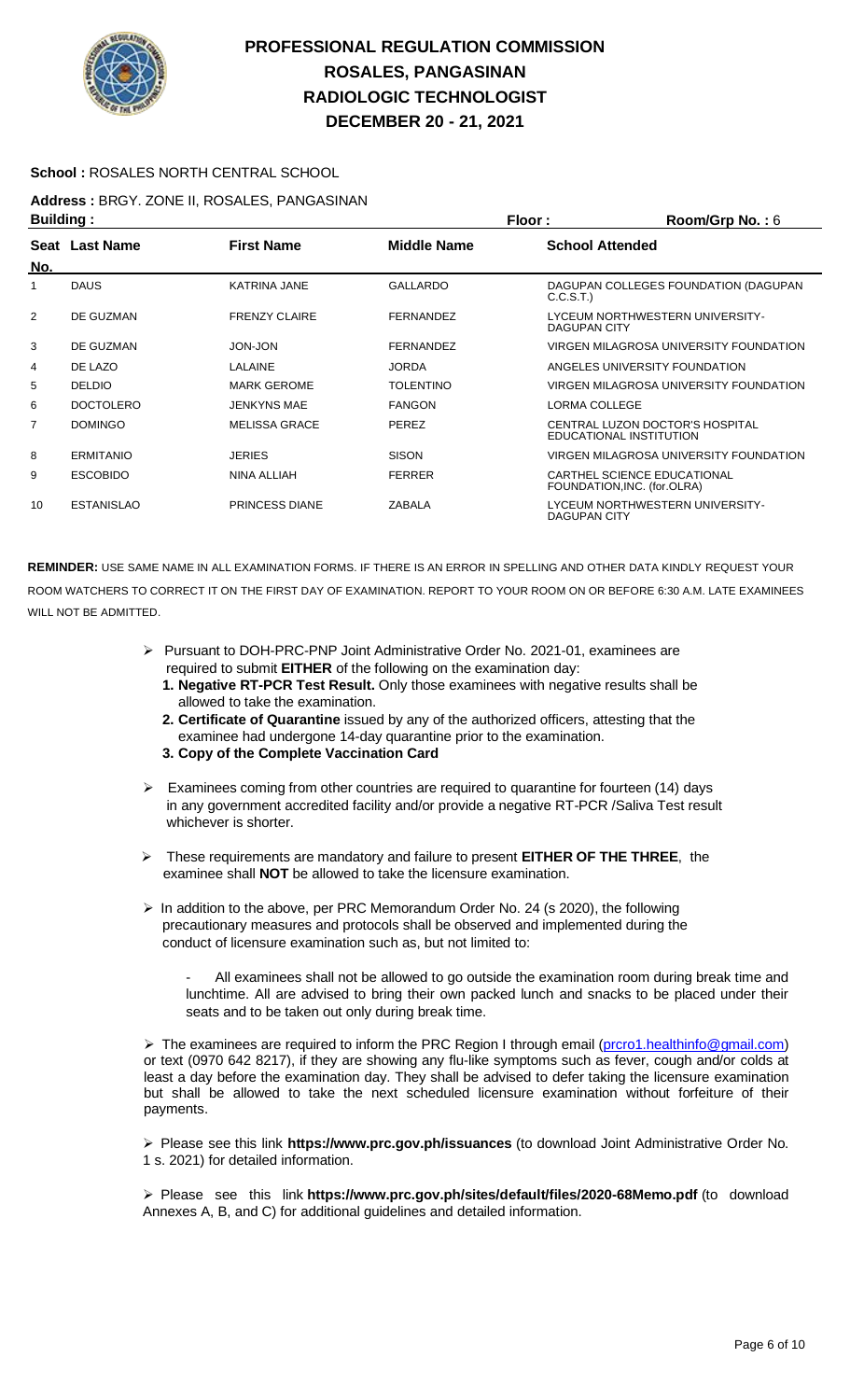

### **School :** ROSALES NORTH CENTRAL SCHOOL

**Address :** BRGY. ZONE II, ROSALES, PANGASINAN **Building : Floor : Room/Grp No. :** 7

| ринингу .      |                  |                    | .                  |                                                              |  |
|----------------|------------------|--------------------|--------------------|--------------------------------------------------------------|--|
| No.            | Seat Last Name   | <b>First Name</b>  | <b>Middle Name</b> | <b>School Attended</b>                                       |  |
| 1              | <b>ESTRADA</b>   | JASCHA MIKKEL      | <b>NAVARRO</b>     | LYCEUM NORTHWESTERN UNIVERSITY-<br>DAGUPAN CITY              |  |
| 2              | <b>FACUN</b>     | RODOLFO JR         | <b>VIERNES</b>     | CENTRAL LUZON DOCTOR'S HOSPITAL<br>EDUCATIONAL INSTITUTION   |  |
| 3              | <b>FRIAS</b>     | <b>CHARISSE</b>    | <b>ERGUIZA</b>     | VIRGEN MILAGROSA UNIVERSITY FOUNDATION                       |  |
| 4              | <b>GAMBOL</b>    | <b>JONALYN</b>     | <b>CASUGAY</b>     | LORMA COLLEGE                                                |  |
| 5              | <b>GAPUZ</b>     | <b>CHRISTINE</b>   | <b>LIBATIQUE</b>   | LORMA COLLEGE                                                |  |
| 6              | GOCIO            | <b>TRICIA FAYE</b> | <b>SUMANG</b>      | WESLEYAN UNIVERSITY-PHILIPPINES-<br><b>CABANATUAN CITY</b>   |  |
| $\overline{7}$ | HAGAD            | <b>AIRENE</b>      | <b>TUMACA</b>      | LORMA COLLEGE                                                |  |
| 8              | <b>MAGAT</b>     | <b>MONARIZA</b>    | <b>BASSIG</b>      | LYCEUM NORTHWESTERN UNIVERSITY-<br><b>DAGUPAN CITY</b>       |  |
| 9              | <b>MAGBITANG</b> | <b>PATRICK</b>     | LAZARO             | DR. GLORIA D. LACSON FOUNDATION COLLEGES.<br>INC-NUEVA ECIJA |  |

**REMINDER:** USE SAME NAME IN ALL EXAMINATION FORMS. IF THERE IS AN ERROR IN SPELLING AND OTHER DATA KINDLY REQUEST YOUR ROOM WATCHERS TO CORRECT IT ON THE FIRST DAY OF EXAMINATION. REPORT TO YOUR ROOM ON OR BEFORE 6:30 A.M. LATE EXAMINEES WILL NOT BE ADMITTED.

- ➢ Pursuant to DOH-PRC-PNP Joint Administrative Order No. 2021-01, examinees are required to submit **EITHER** of the following on the examination day:
	- **1. Negative RT-PCR Test Result.** Only those examinees with negative results shall be allowed to take the examination.
	- **2. Certificate of Quarantine** issued by any of the authorized officers, attesting that the examinee had undergone 14-day quarantine prior to the examination.
	- **3. Copy of the Complete Vaccination Card**
- ➢ Examinees coming from other countries are required to quarantine for fourteen (14) days in any government accredited facility and/or provide a negative RT-PCR /Saliva Test result whichever is shorter.
- ➢ These requirements are mandatory and failure to present **EITHER OF THE THREE**, the examinee shall **NOT** be allowed to take the licensure examination.
- $\triangleright$  In addition to the above, per PRC Memorandum Order No. 24 (s 2020), the following precautionary measures and protocols shall be observed and implemented during the conduct of licensure examination such as, but not limited to:
	- All examinees shall not be allowed to go outside the examination room during break time and lunchtime. All are advised to bring their own packed lunch and snacks to be placed under their seats and to be taken out only during break time.

▶ The examinees are required to inform the PRC Region I through email [\(prcro1.healthinfo@gmail.com\)](mailto:prcro1.healthinfo@gmail.com) or text (0970 642 8217), if they are showing any flu-like symptoms such as fever, cough and/or colds at least a day before the examination day. They shall be advised to defer taking the licensure examination but shall be allowed to take the next scheduled licensure examination without forfeiture of their payments.

➢ Please see this link **https://www.prc.gov.ph/issuances** (to download Joint Administrative Order No. 1 s. 2021) for detailed information.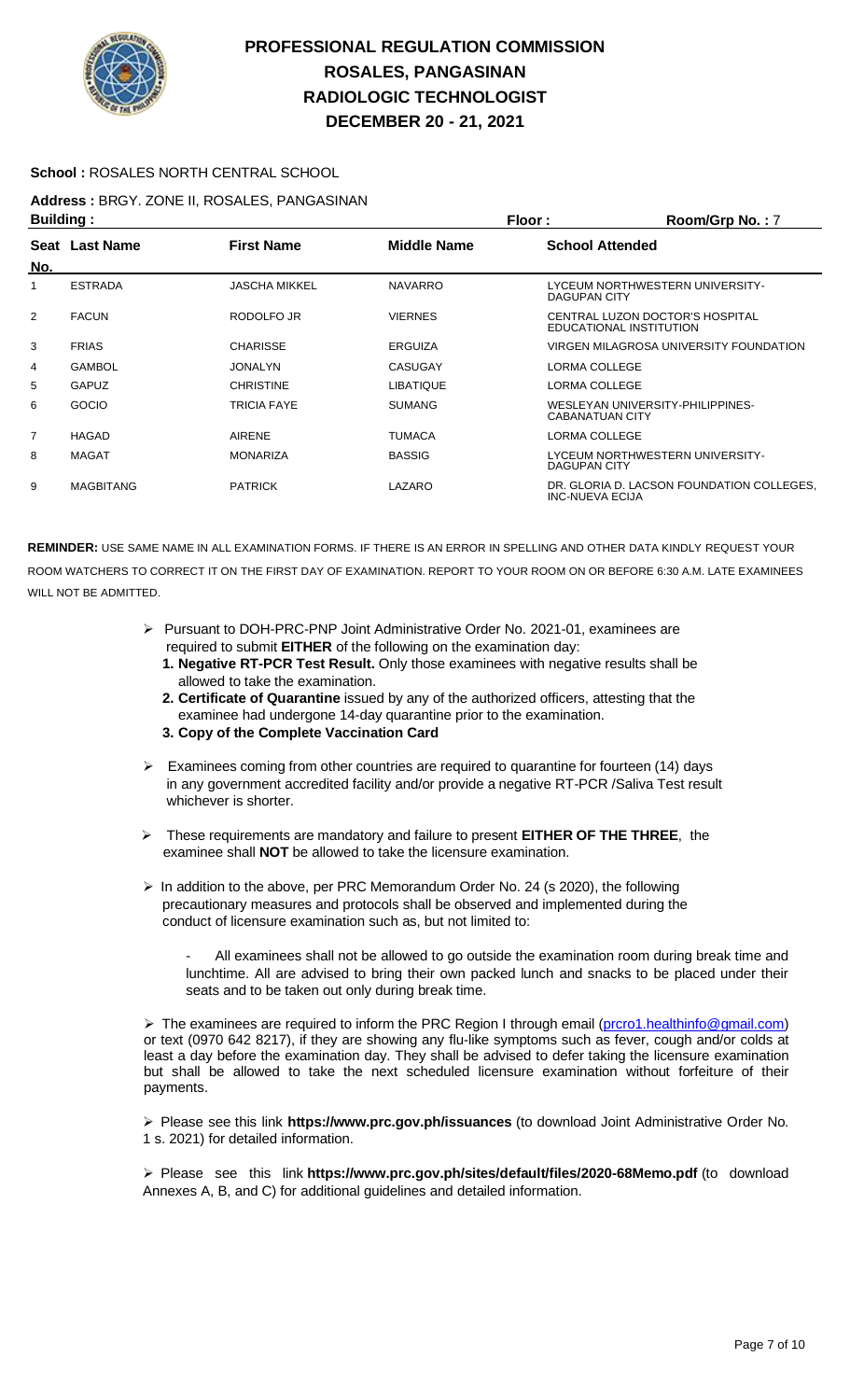

### **School :** ROSALES NORTH CENTRAL SCHOOL

**Address :** BRGY. ZONE II, ROSALES, PANGASINAN

| <b>Building:</b> |                   |                    | Floor:             | Room/Grp No.: 8                                            |
|------------------|-------------------|--------------------|--------------------|------------------------------------------------------------|
| No.              | Seat Last Name    | <b>First Name</b>  | <b>Middle Name</b> | <b>School Attended</b>                                     |
|                  | <b>MAJESTRADO</b> | <b>VINCE</b>       | <b>HIZON</b>       | CENTRAL LUZON DOCTOR'S HOSPITAL<br>EDUCATIONAL INSTITUTION |
| 2                | MALLARI           | AARON JOHN         | ARIPAL             | CENTRAL LUZON DOCTOR'S HOSPITAL<br>EDUCATIONAL INSTITUTION |
| 3                | <b>OGSIMER</b>    | ANDREA JANE        | QUEYQUEP           | DAGUPAN COLLEGES FOUNDATION (DAGUPAN<br>C.C.S.T.           |
| 4                | <b>OLIVERAS</b>   | <b>MARLIANNE</b>   | <b>DIOSO</b>       | LORMA COLLEGE                                              |
| 5                | OLIVO             | JARED              | <b>TIBAYAN</b>     | CENTRAL LUZON DOCTOR'S HOSPITAL<br>EDUCATIONAL INSTITUTION |
| 6                | ORDOÑO            | <b>SHIREEN</b>     | <b>REGINO</b>      | LYCEUM NORTHWESTERN UNIVERSITY-<br><b>DAGUPAN CITY</b>     |
| $\overline{7}$   | <b>OSIO</b>       | <b>AMIRA</b>       |                    | LYCEUM NORTHWESTERN UNIVERSITY-<br><b>DAGUPAN CITY</b>     |
| 8                | <b>OSTREA</b>     | <b>CATHERINE</b>   | <b>CORPUZ</b>      | LORMA COLLEGE                                              |
| 9                | <b>PAGAOA</b>     | <b>VINCE DAYNE</b> | <b>MARTINEZ</b>    | LORMA COLLEGE                                              |

**REMINDER:** USE SAME NAME IN ALL EXAMINATION FORMS. IF THERE IS AN ERROR IN SPELLING AND OTHER DATA KINDLY REQUEST YOUR ROOM WATCHERS TO CORRECT IT ON THE FIRST DAY OF EXAMINATION. REPORT TO YOUR ROOM ON OR BEFORE 6:30 A.M. LATE EXAMINEES WILL NOT BE ADMITTED.

- ➢ Pursuant to DOH-PRC-PNP Joint Administrative Order No. 2021-01, examinees are required to submit **EITHER** of the following on the examination day:
	- **1. Negative RT-PCR Test Result.** Only those examinees with negative results shall be allowed to take the examination.
	- **2. Certificate of Quarantine** issued by any of the authorized officers, attesting that the examinee had undergone 14-day quarantine prior to the examination.
	- **3. Copy of the Complete Vaccination Card**
- Examinees coming from other countries are required to quarantine for fourteen (14) days in any government accredited facility and/or provide a negative RT-PCR /Saliva Test result whichever is shorter.
- ➢ These requirements are mandatory and failure to present **EITHER OF THE THREE**, the examinee shall **NOT** be allowed to take the licensure examination.
- ➢ In addition to the above, per PRC Memorandum Order No. 24 (s 2020), the following precautionary measures and protocols shall be observed and implemented during the conduct of licensure examination such as, but not limited to:

All examinees shall not be allowed to go outside the examination room during break time and lunchtime. All are advised to bring their own packed lunch and snacks to be placed under their seats and to be taken out only during break time.

➢ The examinees are required to inform the PRC Region I through email [\(prcro1.healthinfo@gmail.com\)](mailto:prcro1.healthinfo@gmail.com) or text (0970 642 8217), if they are showing any flu-like symptoms such as fever, cough and/or colds at least a day before the examination day. They shall be advised to defer taking the licensure examination but shall be allowed to take the next scheduled licensure examination without forfeiture of their payments.

➢ Please see this link **https://www.prc.gov.ph/issuances** (to download Joint Administrative Order No. 1 s. 2021) for detailed information.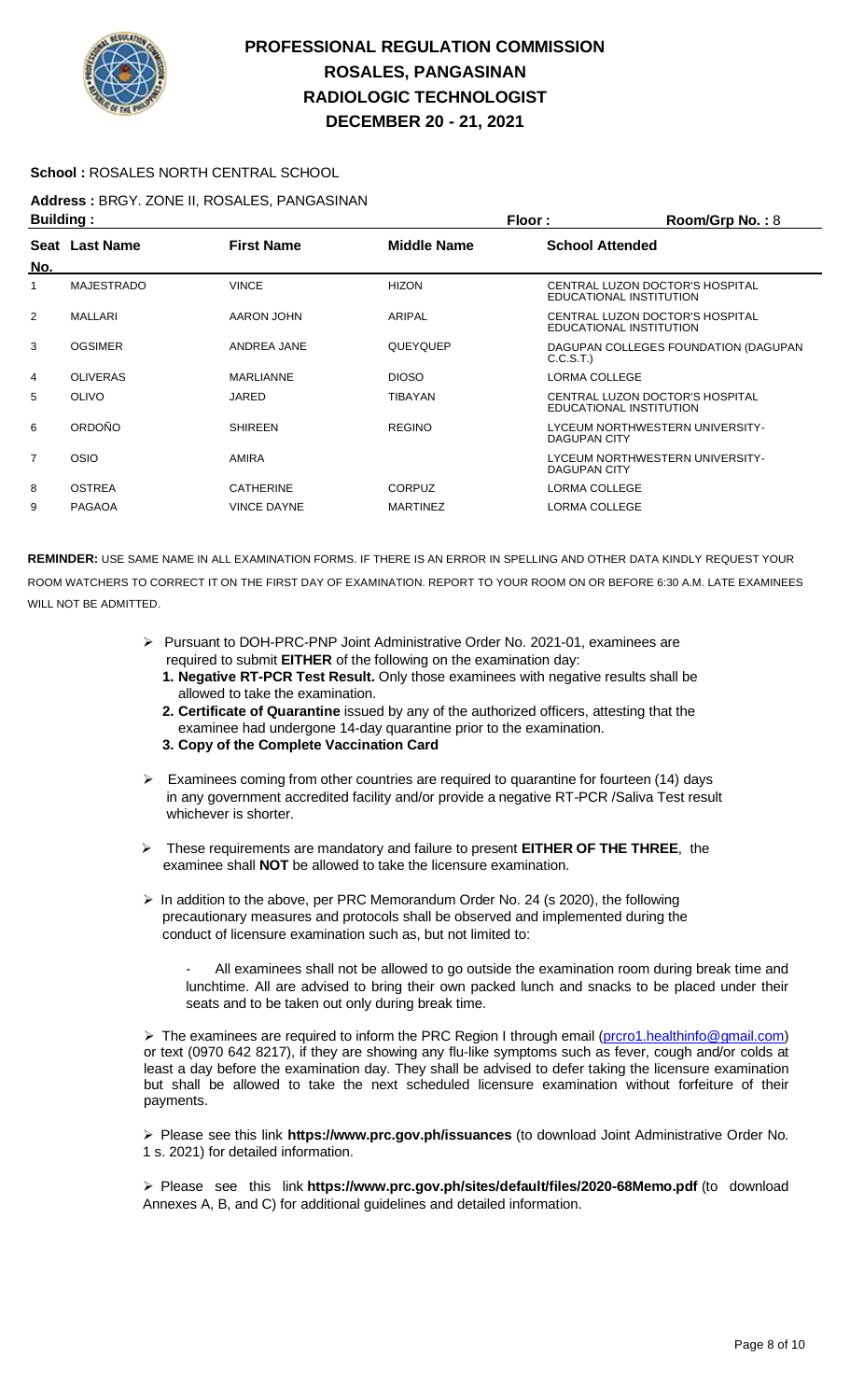

### **School :** ROSALES NORTH CENTRAL SCHOOL

#### **Address :** BRGY. ZONE II, ROSALES, PANGASINAN **Building : Floor : Room/Grp No. :** 9

| Pananny .      |                       |                       | .                  |                                                            |
|----------------|-----------------------|-----------------------|--------------------|------------------------------------------------------------|
| No.            | <b>Seat Last Name</b> | <b>First Name</b>     | <b>Middle Name</b> | <b>School Attended</b>                                     |
| 1              | <b>PALATINO</b>       | CHRISTY ANN SHARMAINE | LIM                | DAGUPAN COLLEGES FOUNDATION (DAGUPAN<br>C.C.S.T.)          |
| 2              | <b>PARIS</b>          | <b>RAYMOND</b>        | <b>BONDOC</b>      | VIRGEN MILAGROSA UNIVERSITY FOUNDATION                     |
| 3              | <b>PATACSIL</b>       | <b>ANGELICA</b>       | <b>TABILIN</b>     | DAGUPAN COLLEGES FOUNDATION (DAGUPAN<br>C.C.S.T.)          |
| 4              | <b>PIMENTEL</b>       | <b>HANNA MAE</b>      | <b>GALVEZ</b>      | LORMA COLLEGE                                              |
| 5              | <b>QUERIMIT</b>       | ABBEY VICTOR          | <b>MOLANO</b>      | LYCEUM NORTHWESTERN UNIVERSITY-<br><b>DAGUPAN CITY</b>     |
| 6              | QUILO                 | <b>JOHN KENNEDY</b>   | <b>SANCHEZ</b>     | DAGUPAN COLLEGES FOUNDATION (DAGUPAN<br>C.C.S.T.)          |
| $\overline{7}$ | <b>RAMIREZ</b>        | <b>JENICA LEIGN</b>   | <b>SANTOS</b>      | WESLEYAN UNIVERSITY-PHILIPPINES-<br><b>CABANATUAN CITY</b> |
| 8              | <b>RAMOS</b>          | SAMANTHA JOYCE        | <b>ALMERON</b>     | CENTRAL LUZON DOCTOR'S HOSPITAL<br>EDUCATIONAL INSTITUTION |
| 9              | <b>REMORIN</b>        | JULIET                | <b>SABADO</b>      | LORMA COLLEGE                                              |
|                |                       |                       |                    |                                                            |

**REMINDER:** USE SAME NAME IN ALL EXAMINATION FORMS. IF THERE IS AN ERROR IN SPELLING AND OTHER DATA KINDLY REQUEST YOUR ROOM WATCHERS TO CORRECT IT ON THE FIRST DAY OF EXAMINATION. REPORT TO YOUR ROOM ON OR BEFORE 6:30 A.M. LATE EXAMINEES WILL NOT BE ADMITTED.

- ➢ Pursuant to DOH-PRC-PNP Joint Administrative Order No. 2021-01, examinees are required to submit **EITHER** of the following on the examination day:
	- **1. Negative RT-PCR Test Result.** Only those examinees with negative results shall be allowed to take the examination.
	- **2. Certificate of Quarantine** issued by any of the authorized officers, attesting that the examinee had undergone 14-day quarantine prior to the examination.
	- **3. Copy of the Complete Vaccination Card**
- $\triangleright$  Examinees coming from other countries are required to quarantine for fourteen (14) days in any government accredited facility and/or provide a negative RT-PCR /Saliva Test result whichever is shorter.
- ➢ These requirements are mandatory and failure to present **EITHER OF THE THREE**, the examinee shall **NOT** be allowed to take the licensure examination.
- ➢ In addition to the above, per PRC Memorandum Order No. 24 (s 2020), the following precautionary measures and protocols shall be observed and implemented during the conduct of licensure examination such as, but not limited to:

All examinees shall not be allowed to go outside the examination room during break time and lunchtime. All are advised to bring their own packed lunch and snacks to be placed under their seats and to be taken out only during break time.

▶ The examinees are required to inform the PRC Region I through email [\(prcro1.healthinfo@gmail.com\)](mailto:prcro1.healthinfo@gmail.com) or text (0970 642 8217), if they are showing any flu-like symptoms such as fever, cough and/or colds at least a day before the examination day. They shall be advised to defer taking the licensure examination but shall be allowed to take the next scheduled licensure examination without forfeiture of their payments.

➢ Please see this link **https://www.prc.gov.ph/issuances** (to download Joint Administrative Order No. 1 s. 2021) for detailed information.